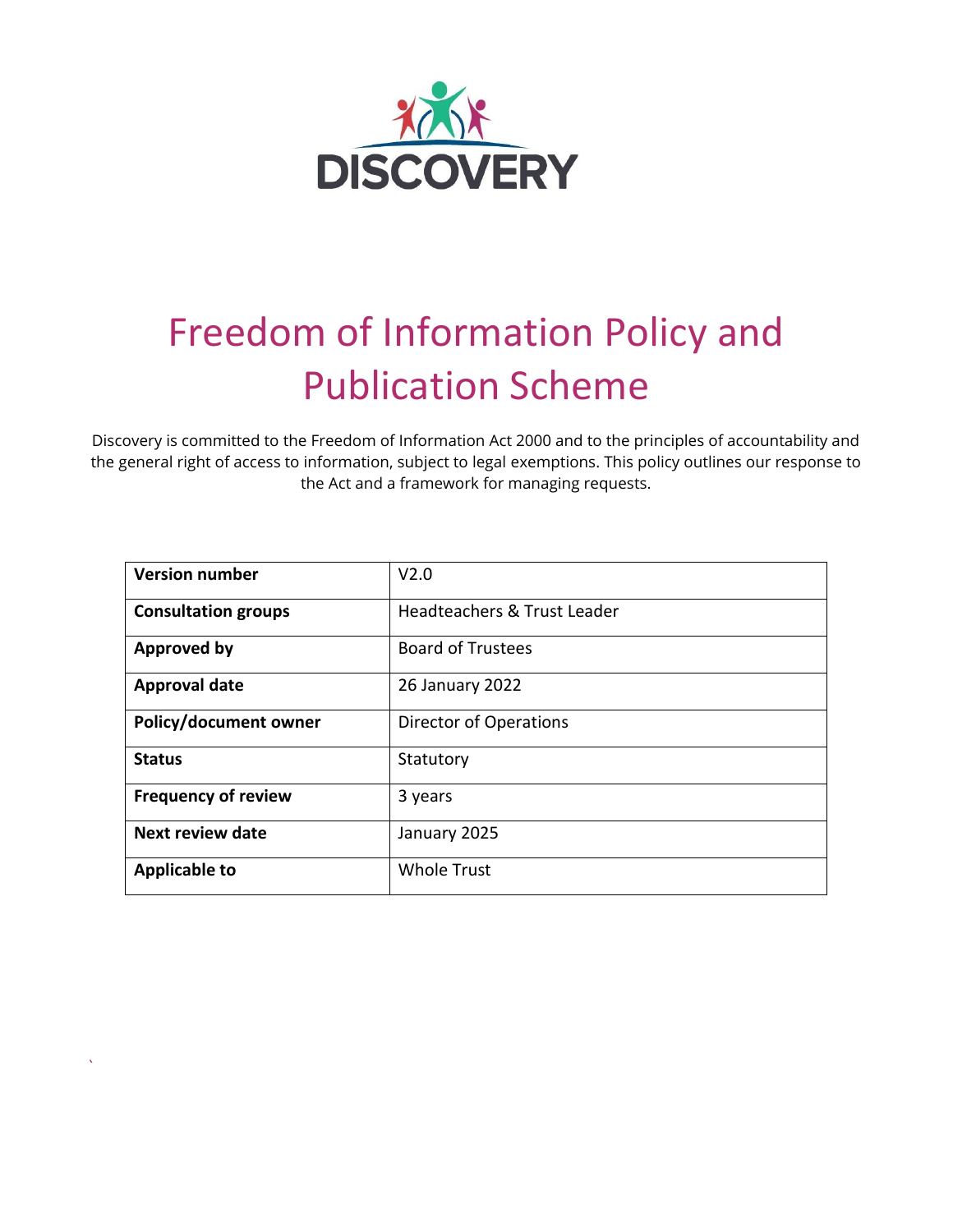| <b>Version</b>   | <b>Version</b><br><b>Date</b> | <b>Author</b>  | <b>Summary of Changes</b>                                                                                                                                                                        |
|------------------|-------------------------------|----------------|--------------------------------------------------------------------------------------------------------------------------------------------------------------------------------------------------|
| V1.0             | 29.1.2019                     | Helen Stockill | Policy approved                                                                                                                                                                                  |
| V1.1             | 29.1.2019                     | Helen Stockill | Minor edits                                                                                                                                                                                      |
| V <sub>2.0</sub> | 26.1.2022                     | Helen Stockill | Template update. Trust name & school list updated.<br>Minor edits for ease of reading. Added information for<br>requests for information under the Environmental<br>Information Regulations 2004 |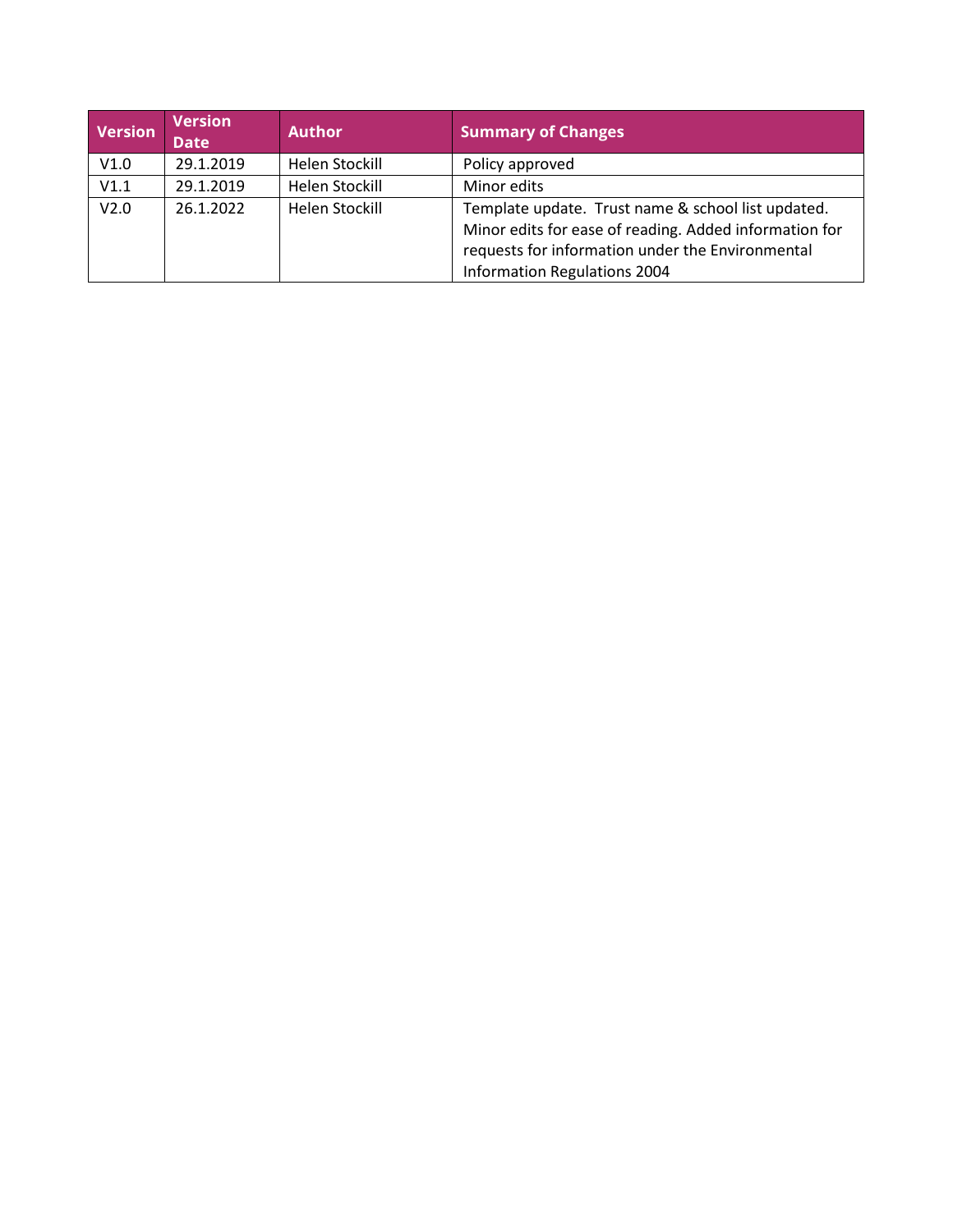# **Contents**

| 1.  |  |
|-----|--|
| 2.  |  |
| 3.  |  |
| 4.  |  |
| 5.  |  |
| 6.  |  |
| 7.  |  |
| 8.  |  |
| 9.  |  |
| 10. |  |
| 11. |  |
| 12. |  |
| 13. |  |
| 14. |  |
|     |  |
|     |  |
|     |  |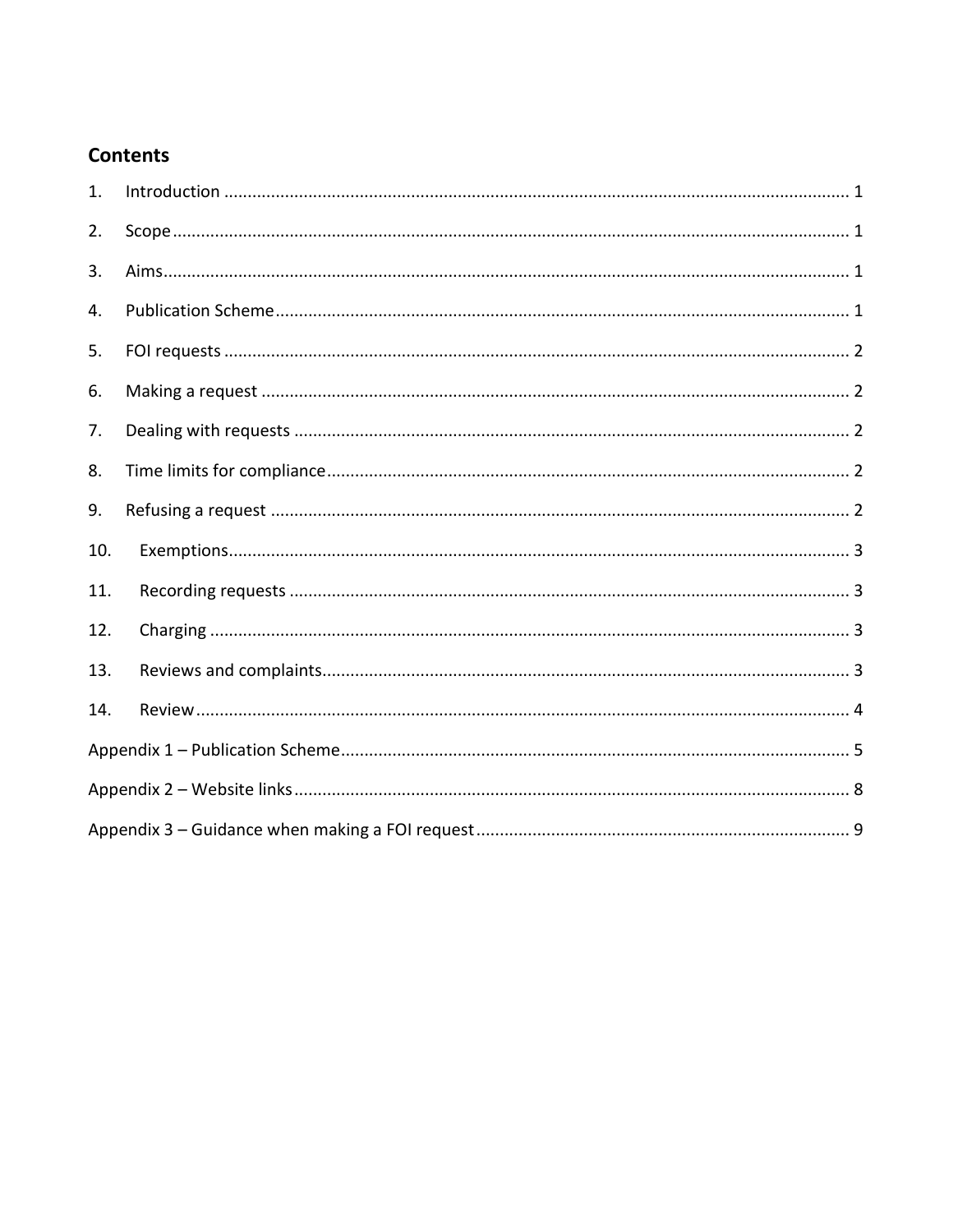## <span id="page-3-0"></span>**1. Introduction**

The Freedom of Information Act (FOI) 2000 provides public access to information held by public authorities including schools. The Trust has two main obligations under the Act:

- $\blacksquare$  to publish certain information proactively detailed in a publication scheme see Appendix 1 for more details; and
- to respond to written requests for information within 20 days.

Any person has a legal right to ask for access to information held by the Trust and its schools. They are entitled to be told whether the Trust holds the information and to receive a copy, subject to certain exemptions.

# <span id="page-3-1"></span>**2. Scope**

The FOI Act and therefore this policy deals with **non-personal** data held by the Trust or constituent schools. Requests for **personal data** are covered by the General Data Protection Regulations and must be dealt with under the GDPR Data Protection Strategy as a Subject Access Request.

This policy also covers requests for information under the Environmental Information Regulations 2004 (EIR). This includes information that relates to air, water, land, natural sites, built environment, flora and fauna, health and any decisions and activities affecting any of these.

# <span id="page-3-2"></span>**3. Aims**

The aims of this policy are to ensure:

- The Trust complies with its duties under the FOI Act and handle requests in the appropriate manner.
- The Trust has a system in place which will result in the proactive publication of information.
- Trust staff will be able to recognise and respond appropriately to a valid request for information.
- Individuals know how and to whom to make a request for information.

# <span id="page-3-3"></span>**4. Publication Scheme**

The information which the trust and schools routinely makes available to the public is included in the Freedom of Information Publication Scheme. The Trust has adopted the Model Publication Scheme for Schools approved by the Information Commissioner – see appendix 1. If an individual wants information not listed in the scheme, they can request this.

Where it is within the capability of the Trust and individual schools, information will be provided on the relevant website. Where it is impracticable to make information available on a website or when an individual does not wish to access the information via the website, the scheme indicates how information can be obtained by other means.

In exceptional circumstances some information may be available only by viewing in person. Where this manner is specified, contact details will be provided. An appointment to view the information will be arranged within a reasonable timescale.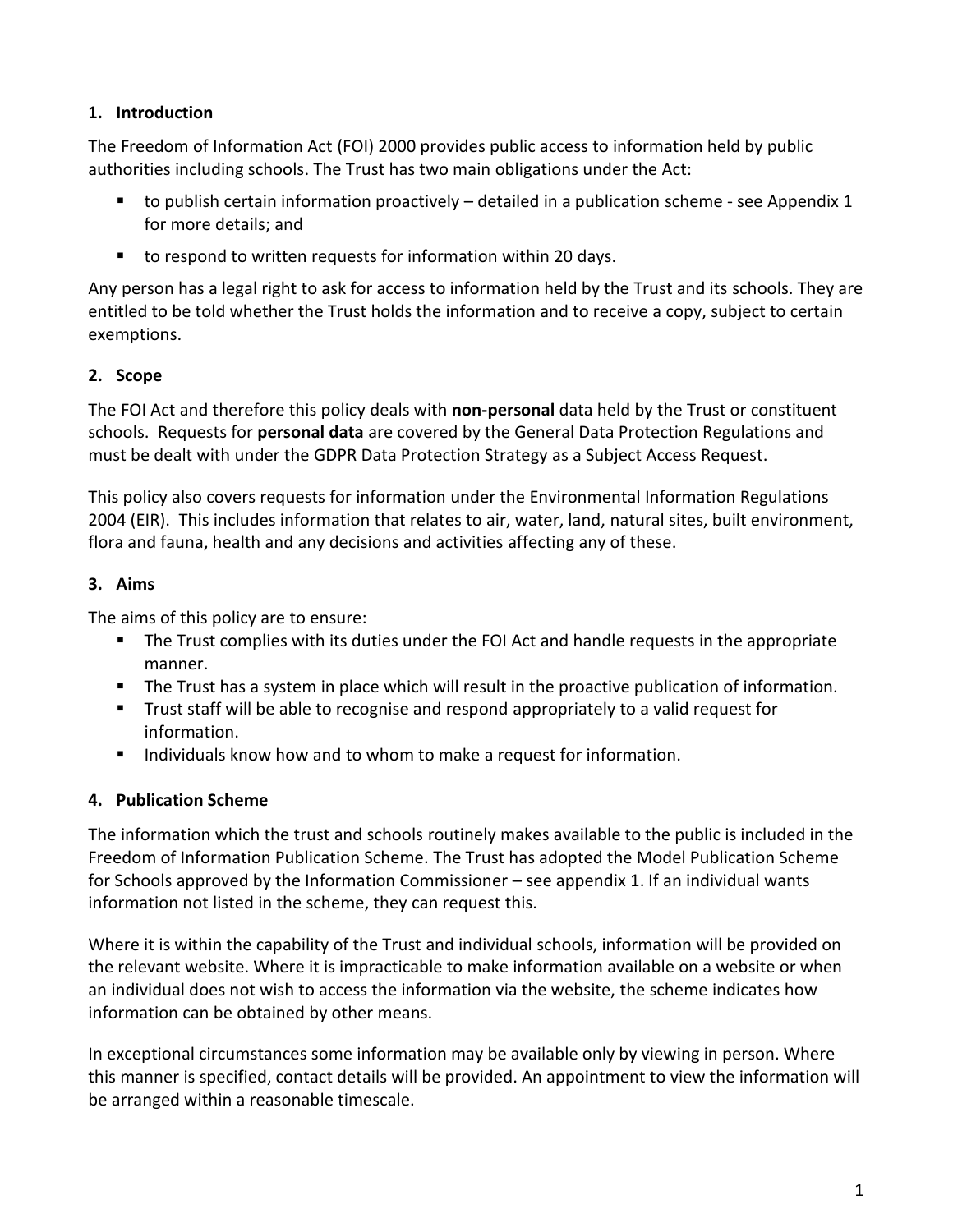Obligations under disability and discrimination legislation and any other legislation to provide information in other forms and formats will be adhered to when providing information in accordance with this scheme.

# <span id="page-4-0"></span>**5. FOI requests**

Any request for information is technically a request under the FOI, whether or not this is specified in the request. However, day to day routine requests for information (such as a parent requesting a copy of a policy) can be dealt with outside the provision of the Act.

The provisions of the Act need to come into force where the requested information cannot be provided straight away; or the requester makes it clear they expect a response under the Act.

To be valid under the FOIA, the request must:

- be in writing. This could be a letter or email;
- include the requester's real name;
- include an address or email address for correspondence;
- describe the information requested.

Requests under EIR are dealt with in the same way as those under FoIA, but unlike FoIA requests, they do not need to be written and can be verbal.

# <span id="page-4-1"></span>**6. Making a request**

Requests under the FOIA should be addressed to the Headteacher of the individual school or where the request concerns the Trust, [Dprep@discoveryschoolstrust.org.uk.](mailto:Dprep@discoveryschoolstrust.org.uk) To help the school or the Trust process requests quickly, any correspondence should be clearly marked Freedom of Information Request.

## <span id="page-4-2"></span>**7. Dealing with requests**

There is a duty to respond to all requests, telling the enquirer whether or not the information is held, and supplying any information that is held, except where exemptions apply.

If the information requested is included in the publication scheme, this will be provided automatically, or a link to where the information can be accessed will be provided. Any other non-routine request for information will be considered in accordance with the provisions of the Freedom of Information Act.

# <span id="page-4-3"></span>**8. Time limits for compliance**

The Trust/school must respond to a request without delay, and in any event, 20 working/school days of the date of receipt of the request (counting the first working day after the request is received as the first day).

In the case of a complex or multiple requests from the same person under the EIR a further 20 working/school day time limit may be set.

# <span id="page-4-4"></span>**9. Refusing a request**

The Trust reserves the right to refuse a request where:

■ It would cost too much or take too much staff time to deal with the request.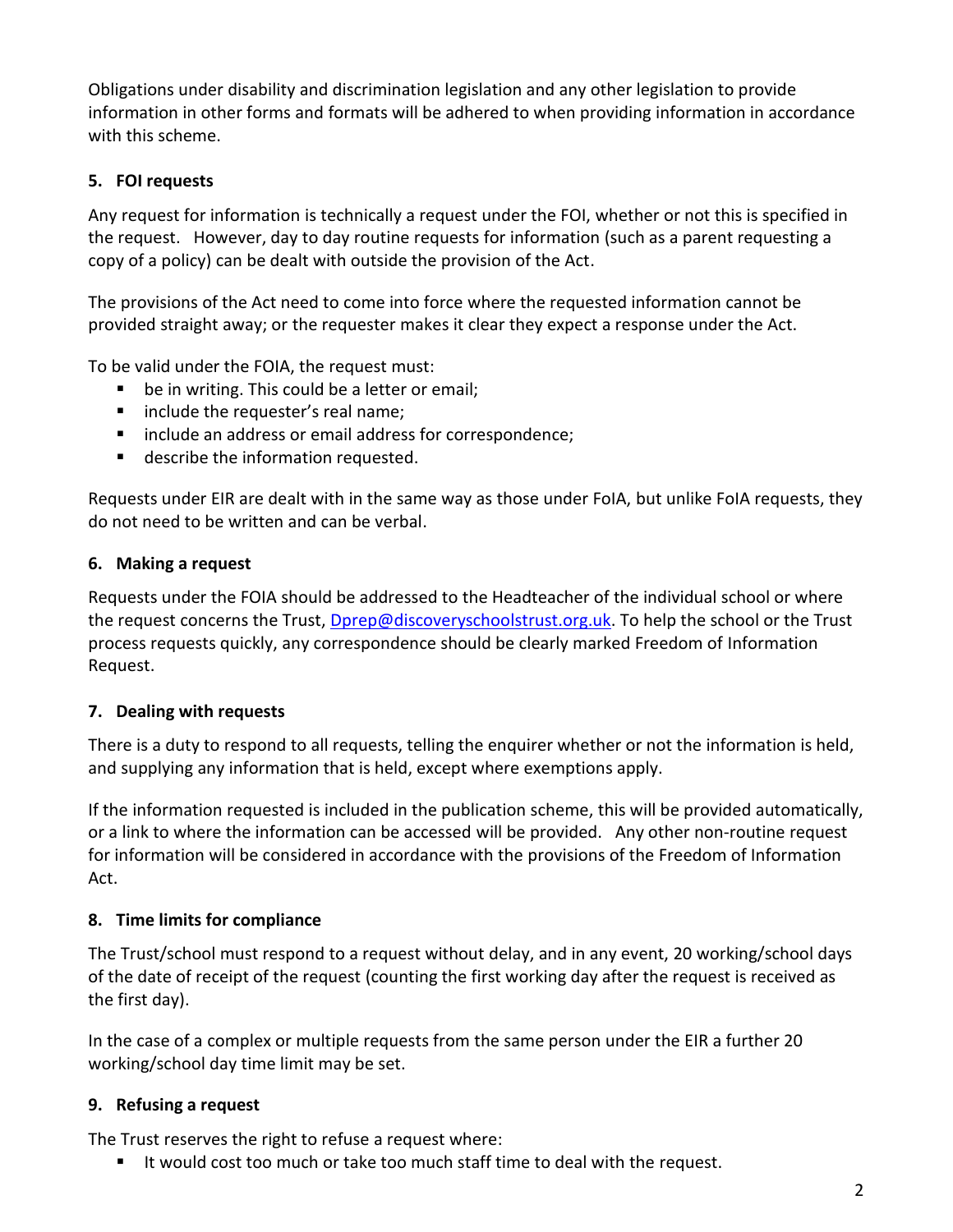- The request is vexatious.
- The request repeats a previous request from the same person.
- The request meets an exemption criteria.

## <span id="page-5-0"></span>**10. Exemptions**

The decisions on disclosure should be made on a presumption of openness however the trust recognises the need to preserve confidentiality and protect sensitive material in some circumstances. The trust will refer to the exemptions set out in the FOI Act<sup>1</sup> or EIR in determining if an exemption applies. Where this is the case, the Trust will explain clearly which exemption has been applied and why.

## <span id="page-5-1"></span>**11. Recording requests**

A log of FOI requests will be maintained by the school/Trust and will detail:

- Information requested
- Result fully disclosed, partially disclosed, exempted, partially exempted, not held
- Response date
- Exemptions

# <span id="page-5-2"></span>**12. Charging**

The purpose of this scheme is to make the maximum amount of information readily available at minimum inconvenience and cost to the public. Charges made for routinely published material will be justified and transparent and kept to a minimum.

Material which is published and accessed on a website will be provided free of charge. We reserve the right to refuse to supply information where the cost of doing so exceeds the statutory maximum, currently £450 (for a single request or linked series of requests).

Charges may be made for actual disbursements incurred such as:

- photocopying
- postage and packaging

| Type of charge    | <b>Description</b>                                         | <b>Basis of charge</b>                          |
|-------------------|------------------------------------------------------------|-------------------------------------------------|
| Disbursement cost | Photocopying/printing $@$ 10p<br>per sheet (black & white) | Actual cost                                     |
|                   | Postage                                                    | Actual cost of Royal Mail<br>standard 2nd class |

## <span id="page-5-3"></span>**13. Reviews and complaints**

Complaints about the way a FOI request has been handled will be dealt with under the complaints procedure. If, after exhausting the complaints procedure, the complainant is still dissatisfied with the outcome, they may refer the matter to the Information Commissioner.

 $1$  The exemptions can be found in Part II of the Act, at sections 21 to 44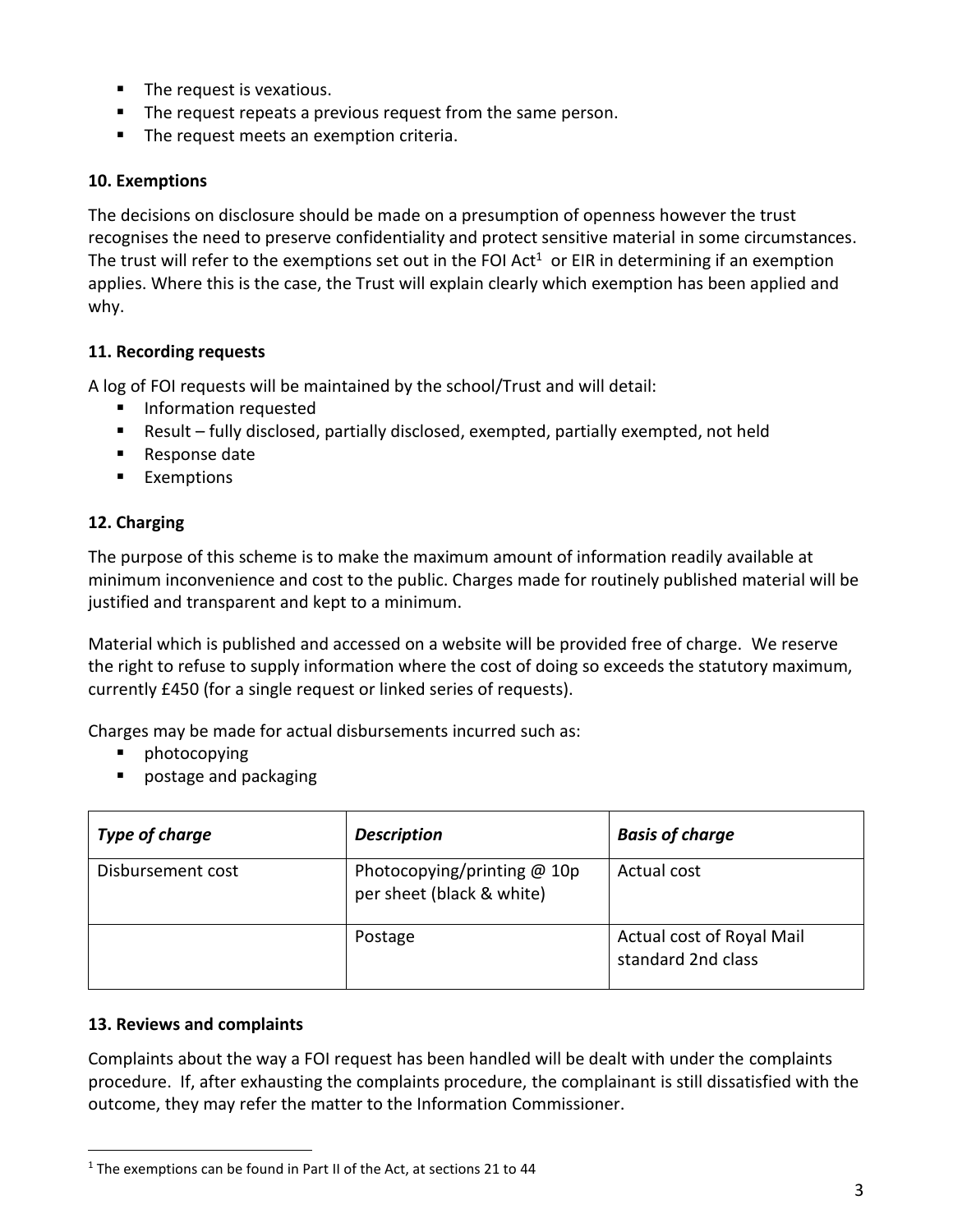**Telephone:** 0303 123 1113, **Website:** www.ico.org.uk **14. Review**

<span id="page-6-0"></span>This policy will be reviewed every 3 years by the Director of Operations and presented to the Board of Trustees for approval.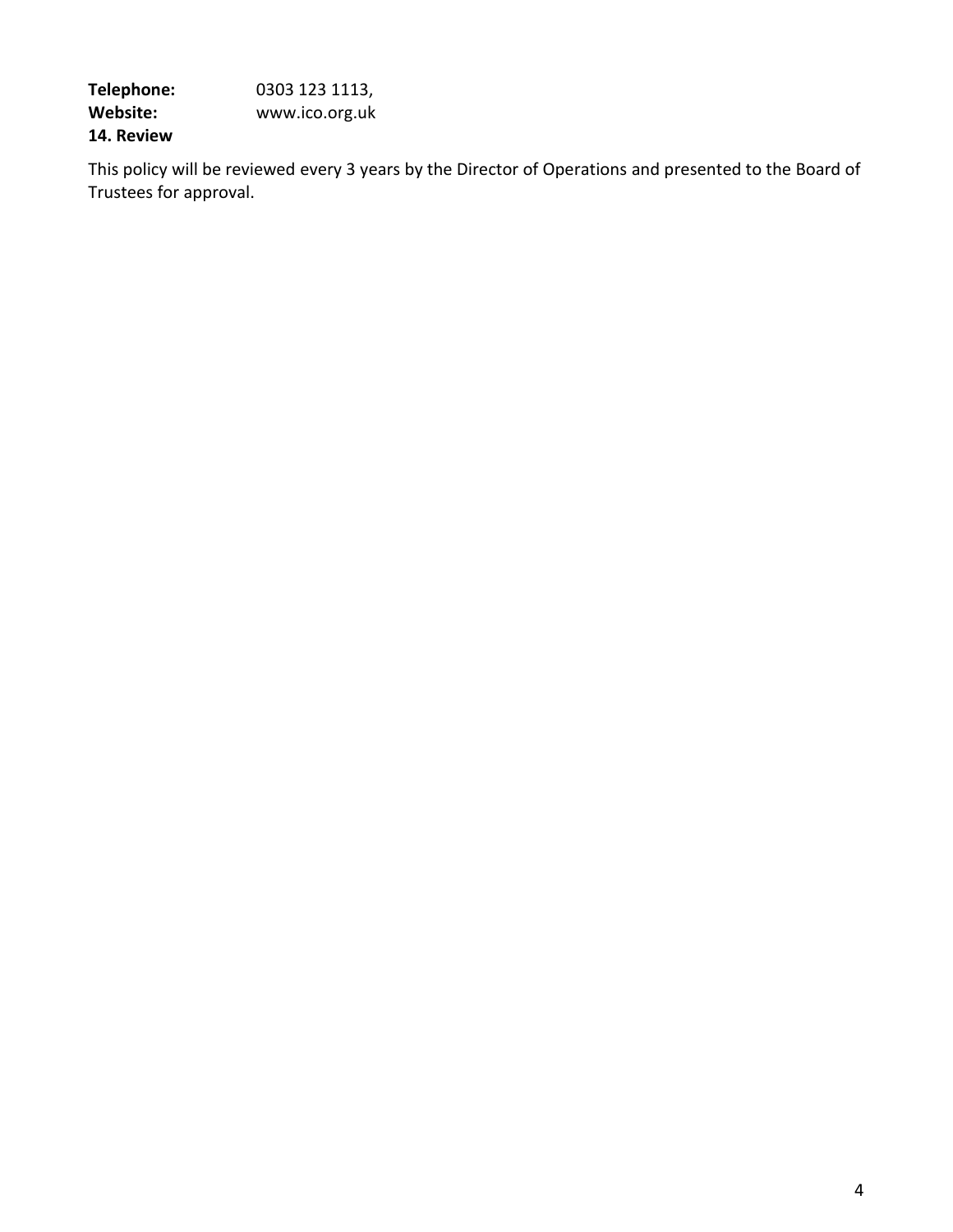<span id="page-7-0"></span>

# **Class 1 - Who we are and what we do**

#### (Organisational information, locations and contacts, constitutional and legal governance)

| Who's who in the school                         | School website                     | Free |
|-------------------------------------------------|------------------------------------|------|
| Who's who on the Trust Executive Team           | Trust website                      |      |
|                                                 |                                    |      |
| Who's who on the advisory board and the basis   | School website                     | Free |
| of their appointment                            |                                    |      |
| Who's who on the trust board and the basis of   | Trust website                      |      |
| their appointment - Governance Strategy         |                                    |      |
|                                                 |                                    |      |
| School staffing structure                       | Hard copy on request               | Free |
| Trust staffing structure                        | Hard copy on request               |      |
|                                                 |                                    |      |
| Contact details for the Headteacher and for the | School website and prospectus      | Free |
| advisory board                                  |                                    |      |
| Contact details for the Trust                   | Trust website                      |      |
|                                                 |                                    |      |
| Address of Trust and contact details            | Trust website                      | Free |
| Address of Academy and contact details          | On individual academy websites     |      |
|                                                 | Hard copy on request               |      |
| School prospectus (if any)                      | From School Office/ e-mail/Website | Free |
|                                                 |                                    |      |
| School session times and term dates             | School website                     | Free |
| <b>Articles of Association</b>                  | Trust website                      | Free |
|                                                 |                                    |      |
| Trust Annual Report within Audited Accounts     | Trust website                      | Free |
|                                                 |                                    |      |
| <b>Funding Agreement</b>                        | Trust website                      | Free |

#### **Class 2 - What we spend and how we spend it**

# (*Financial information relating to projected and actual income and expenditure, procurement, contracts and financial audit)*

| Annual accounts - last 2 years                                                                                                                                | Trust website                              | Free |
|---------------------------------------------------------------------------------------------------------------------------------------------------------------|--------------------------------------------|------|
| Annual budget plan and financial statements                                                                                                                   | Financial statements on the trust website. | Free |
|                                                                                                                                                               | Other budget plans by request              |      |
| Capital funding - details of capital funding<br>allocated to the school along with information<br>on related building projects and other capital<br>projects. | Electronic copy on request from the trust  | Free |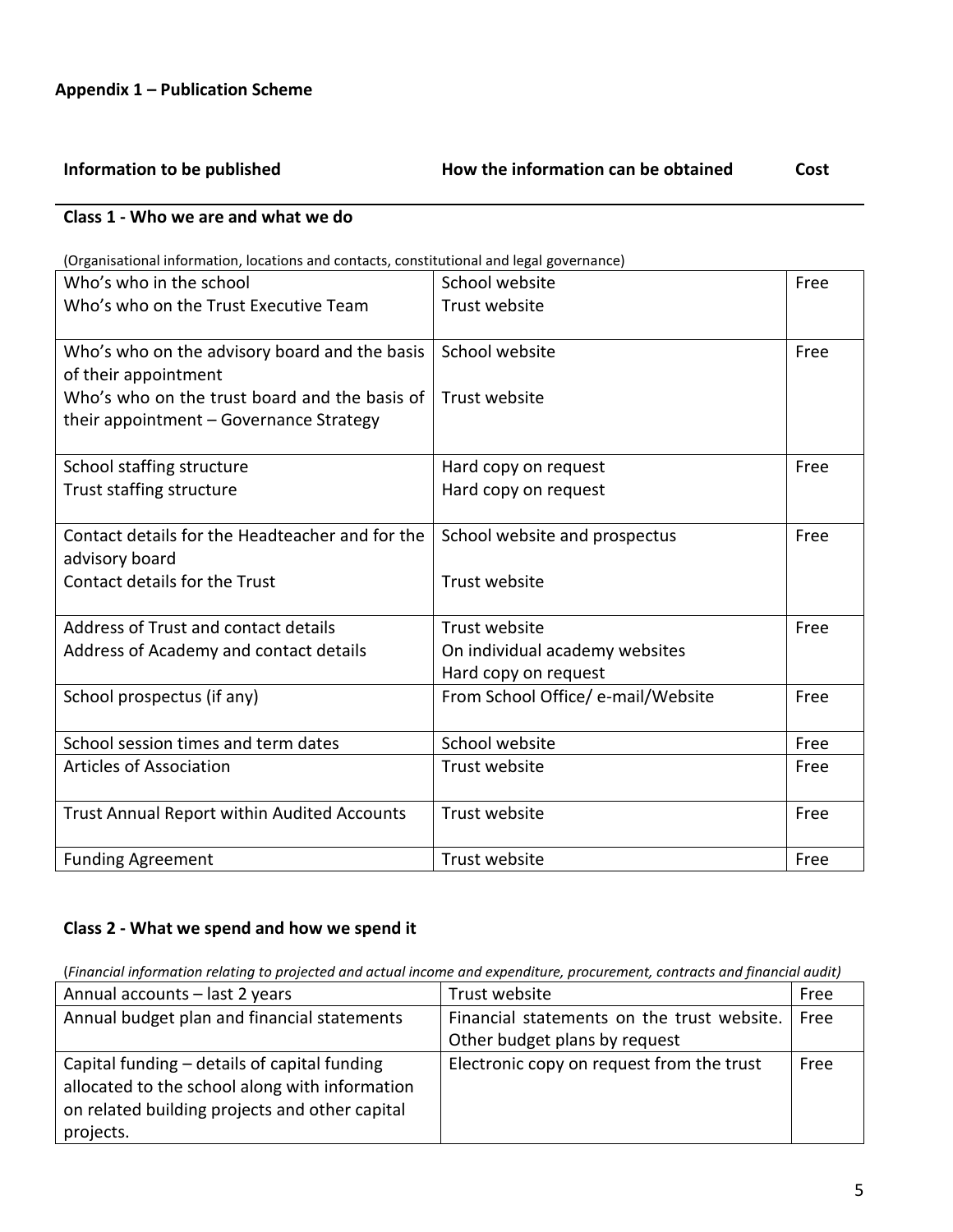| Additional funding - Income generation<br>schemes and other sources of funding. | Electronic copy on request from the trust | Free |
|---------------------------------------------------------------------------------|-------------------------------------------|------|
|                                                                                 |                                           |      |
| Procurement and contracts - details of                                          | Electronic copy on request from the trust | Free |
| procedures used for the acquisition of goods                                    |                                           |      |
| and services. Details of contracts that have gone                               |                                           |      |
| through a formal tendering process.                                             |                                           |      |
| Staffing and grading structure.                                                 | Electronic copy on request from the trust | Free |
|                                                                                 |                                           |      |
| Pay policy $-$ a statement of the school policy on                              | Electronic copy on request from the trust | Free |
| procedures regarding teachers' pay.                                             |                                           |      |
| Trustees' allowances policy- Details of                                         | Trust website                             | Free |
| allowances and expenses that can be claimed or                                  |                                           |      |
| incurred.                                                                       |                                           |      |

# **Class 3 - What our priorities are and how we are doing**

| (Strategies and plans, performance indicators, audits, inspections and reviews) |  |  |  |
|---------------------------------------------------------------------------------|--|--|--|
|                                                                                 |  |  |  |

| Government supplied performance data                                                                    | Electronic copy on request from the school<br>office | Free |
|---------------------------------------------------------------------------------------------------------|------------------------------------------------------|------|
| Ofsted Report                                                                                           | School website                                       | Free |
| School strategic plan                                                                                   | Electronic copy on request from the school<br>office | Free |
| Trust Strategic plan                                                                                    | Trust website                                        |      |
| Performance management policy and<br>procedures                                                         | Electronic copy on request from the trust            | Free |
| Child protection - policies and procedures on<br>safeguarding and promoting the welfare of<br>children. | School website                                       | Free |

# **Class 4 - How we make decisions**

*(Decision making processes and records of decisions)* 

| policy/decisions (not individual<br>Admissions    | School & Trust website                               | Free |
|---------------------------------------------------|------------------------------------------------------|------|
| admission decisions)                              |                                                      |      |
| Agendas of meetings of the advisory board         | Electronic copy on request from the school<br>office | Free |
| Agendas of meetings of the trust board            | Electronic copy on request from the trust            |      |
| Minutes of meetings (as above) $-$ n.b. this will | Electronic copy on request from the school           | Free |
| exclude information that is properly regarded as  | office                                               |      |
| private to the meetings.                          | Electronic copy on request from the trust            |      |
| Scheme of Delegation                              | Trust website                                        | Free |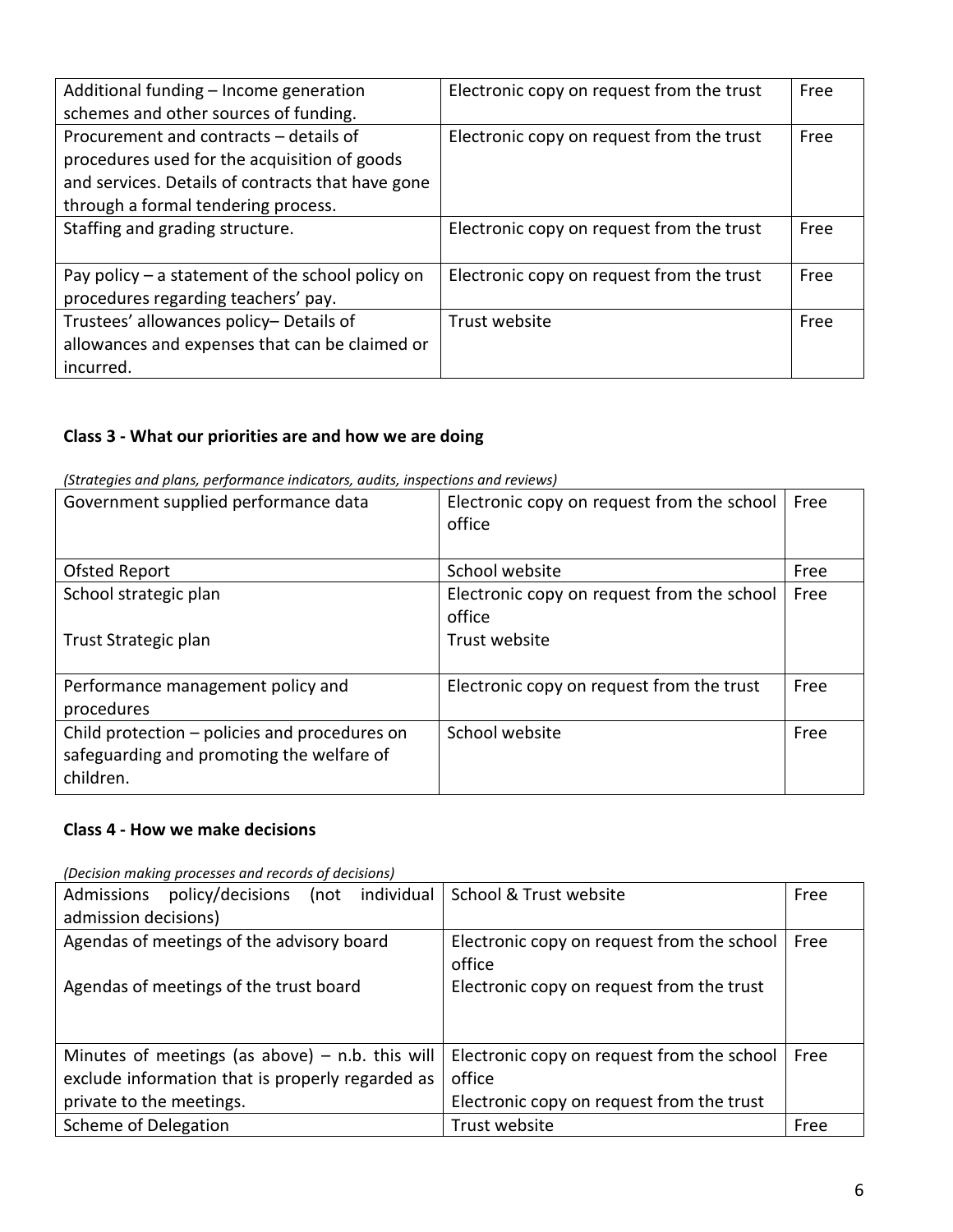# **Class 5 - Our policies and procedures**

| <b>School policies including:</b>                |                                           | Free |
|--------------------------------------------------|-------------------------------------------|------|
| Charging and remissions policy                   | A number of policies are on each school's |      |
| Health and Safety                                | website, otherwise by request             |      |
| Complaints procedure                             |                                           |      |
| Staff conduct policy                             |                                           |      |
| Discipline and grievance policies                |                                           |      |
| Equality Information & strategy                  |                                           |      |
| Home-school agreement                            |                                           |      |
| Curriculum                                       |                                           |      |
| Relationship & Sex education                     |                                           |      |
| Special educational needs                        |                                           |      |
| Accessibility                                    |                                           |      |
| Collective worship                               |                                           |      |
| Pupil discipline                                 |                                           |      |
| Whistleblowing                                   |                                           |      |
| Records<br>data<br>management<br>personal<br>and |                                           | Free |
| policies, including:                             |                                           |      |
| Data Breach Policy and Process                   | Trust website                             |      |
| Document Retention Management Policy             |                                           |      |
| <b>GDPR Data Protection Strategy</b>             |                                           |      |
| Freedom of Information & publication             |                                           |      |
| scheme                                           |                                           |      |

*(Current written protocols, policies and procedures for delivering our services and responsibilities)*

# **Class 6 - Lists and Registers**

*Currently maintained lists and registers only*

| Scheme of Delegation           | Trust website                             | Free |
|--------------------------------|-------------------------------------------|------|
| Asset register                 | Electronic copy on request from the trust | Free |
| Register of Members & Trustees | Electronic copy on request from the trust | Free |
| Register of Business Interests | Trust website                             | Free |

#### **Class 7 – The services we offer**

*(Information about the services we offer, including leaflets, guidance and newsletters produced for the public and businesses)*

| Extra-curricular activities                                                        | School website/Prospectus/Newsletters |  |
|------------------------------------------------------------------------------------|---------------------------------------|--|
| Out of school clubs                                                                | School website/Prospectus/Newsletters |  |
| Services for which the school is entitled to School website/Prospectus/Newsletters |                                       |  |
| recover a fee, together with those fees (Charging                                  |                                       |  |
| & Remissions Policy)                                                               |                                       |  |
| Parent and pupil guidance                                                          | School website                        |  |
| Parent newsletters                                                                 | School website/social media           |  |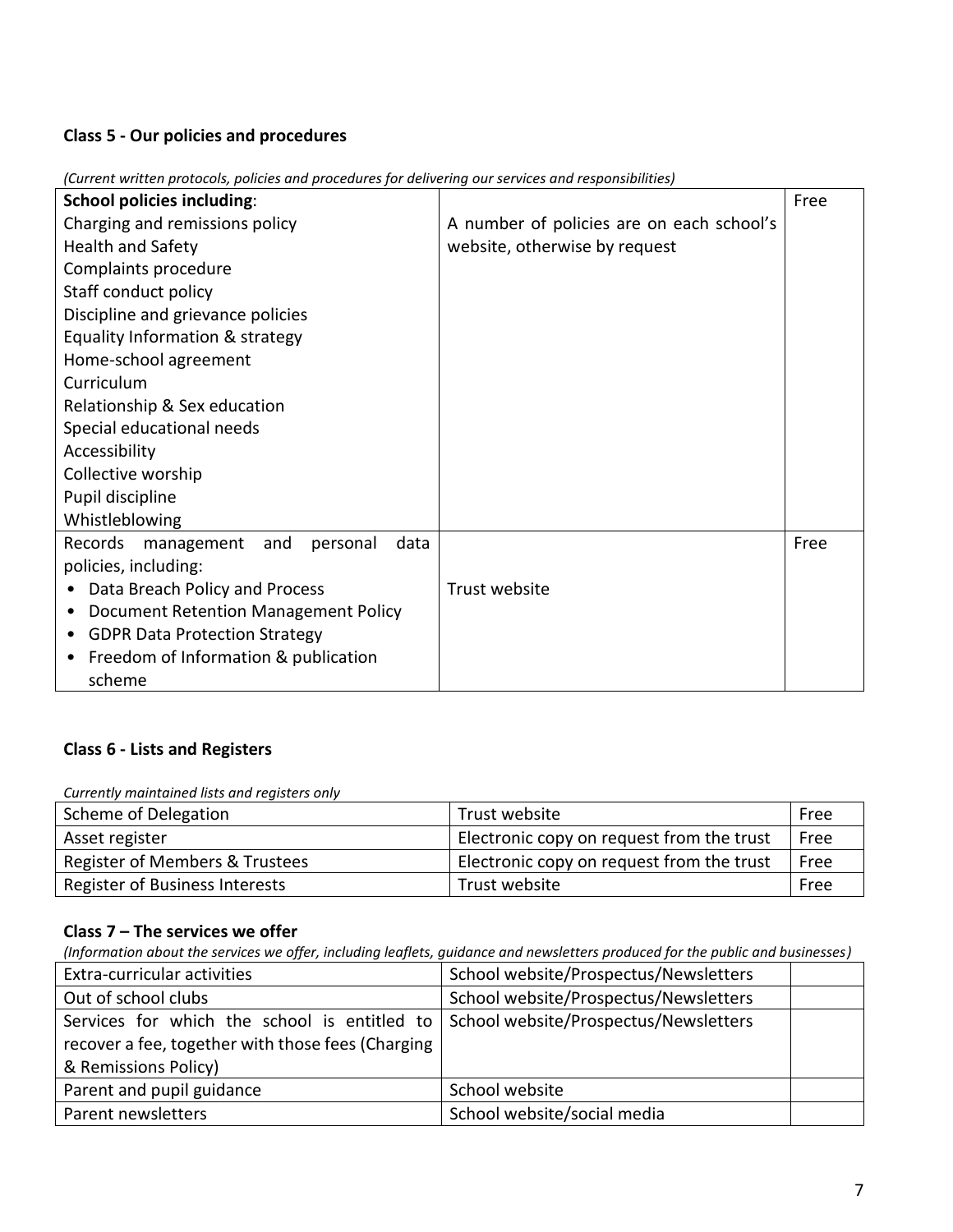#### <span id="page-10-0"></span>**Appendix 2 – Website links**

Braunstone Community Primary School Captains Close Primary School Danemill Primary School Farndon Fields Primary School Fossebrook Primary School Greystoke Primary School Kibworth CofE Primary School Kayham Lodge School Leighfield Primary School Merrydale Junior School Millgate School Mowmacre Hill Primary School Parklands Primary School Redlands Primary School Woolden Hill Primary School Discovery Schools Academy Trust

<https://www.braunstone.leicester.sch.uk/> <http://www.captains-close.leics.sch.uk/> <https://www.danemill.com/> <https://www.farndonfields.org/> <https://fossebrook.org.uk/> <http://www.greystoke.leics.sch.uk/> <https://www.kibworthprimary.org.uk/> https://www.keyhamlodgeschool.co.uk/ <https://www.leighfieldschool.co.uk/> <http://www.merrydalejuniors.com/> https://www.millgateschool.co.uk/ <https://www.mowmacrehill.org.uk/> <https://www.parklandprimary.co.uk/> <https://www.redlands.leics.sch.uk/> <https://www.wooldenhillprimary.org.uk/> https://discoverytrust.org/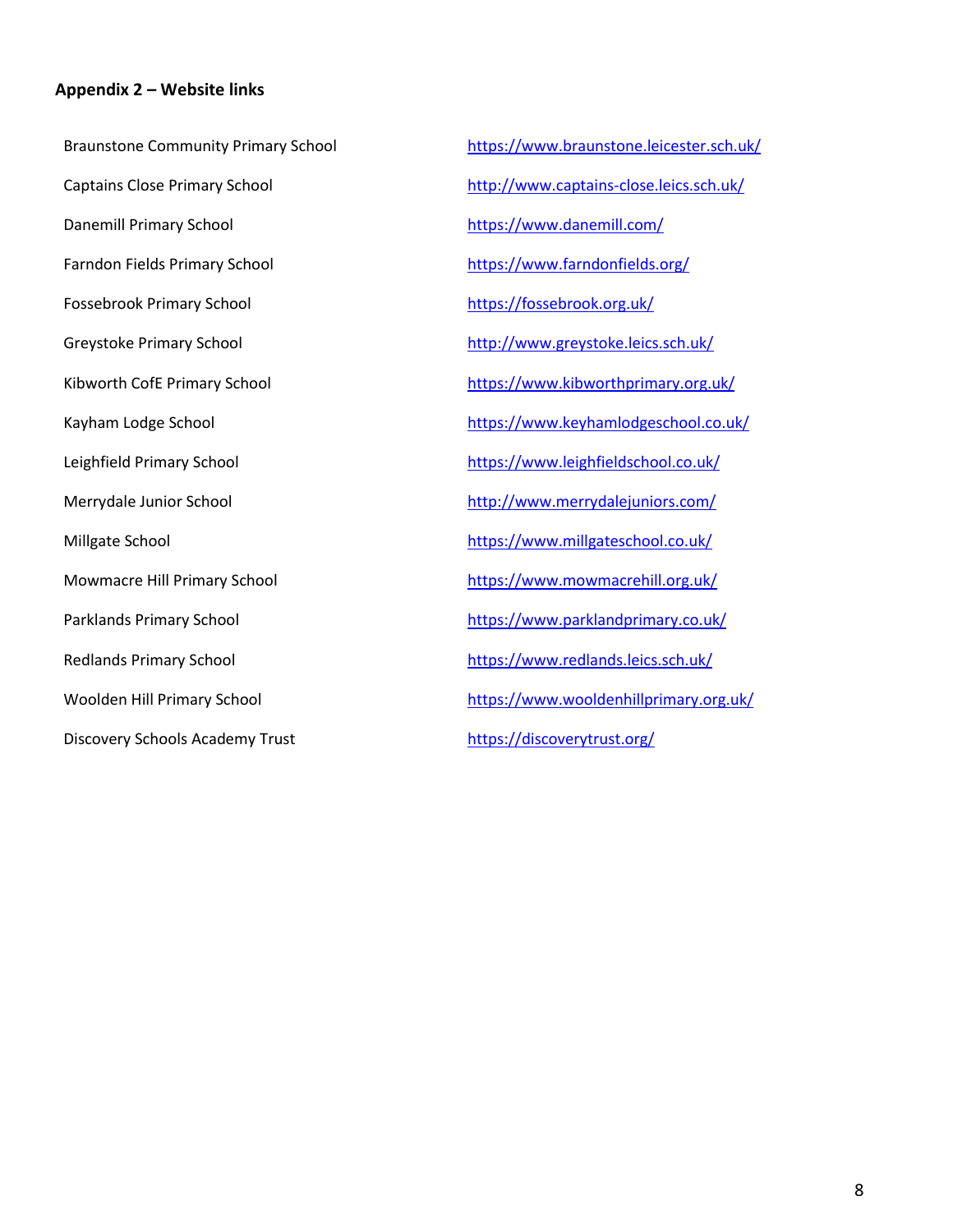## <span id="page-11-0"></span>**Appendix 3 – Guidance when making a FOI request**

#### **What can I request?**

Under the Freedom of Information Act you have a right to request any recorded information held by a public authority, such as a government department, local council or state school.

- You can ask for any information you think the school or trust may hold.
- You should identify the information you want as clearly as possible.
- Your request can be in the form of a question, rather than a request for specific documents, but the authority does not have to answer your question if this would mean creating new information or giving an opinion or judgment that is not already recorded.
- Some information may not be given to you because it is exempt, for example because it would unfairly reveal personal details about somebody else.

#### **Before you make a request, it may help to consider the following questions.**

**Is the information you want already available, for example, on the school or trust website?** 

Authorities must make certain information routinely available. You can find out what information is available by checking the publication scheme.

#### **Is the information you want your own personal data?**

If your request is for information about yourself, you should make a subject access request under the Data Protection Act.

### **Is the school or trust likely to have the information?**

It may save you time if you check with the school whether it is likely to have the information you want. For example, you may not be sure whether the information you want is held by your school or the trust. Public authorities must give reasonable advice and assistance to anyone asking for information, so you should feel free to ask for help in making your request.

## **Is the information you want suitable for general publication?**

The aim of the Freedom of Information Act is to make information available to the general public. You can only obtain information that would be given to anybody who asked for it, or would be suitable for the general public to see.

#### **What are the legal requirements for a request?**

For your request to be dealt with according to the Freedom of Information Act, you must:

- contact the relevant authority directly;
- make the request in writing, for example in a letter or an email;
- give your real name; and
- give an address to which the authority can reply. This can be a postal or email address.

It would help if you clearly state that you are making your request under the Freedom of Information Act.

#### **What happens after I make my request?**

You will receive a reply within 20 working days. It may: